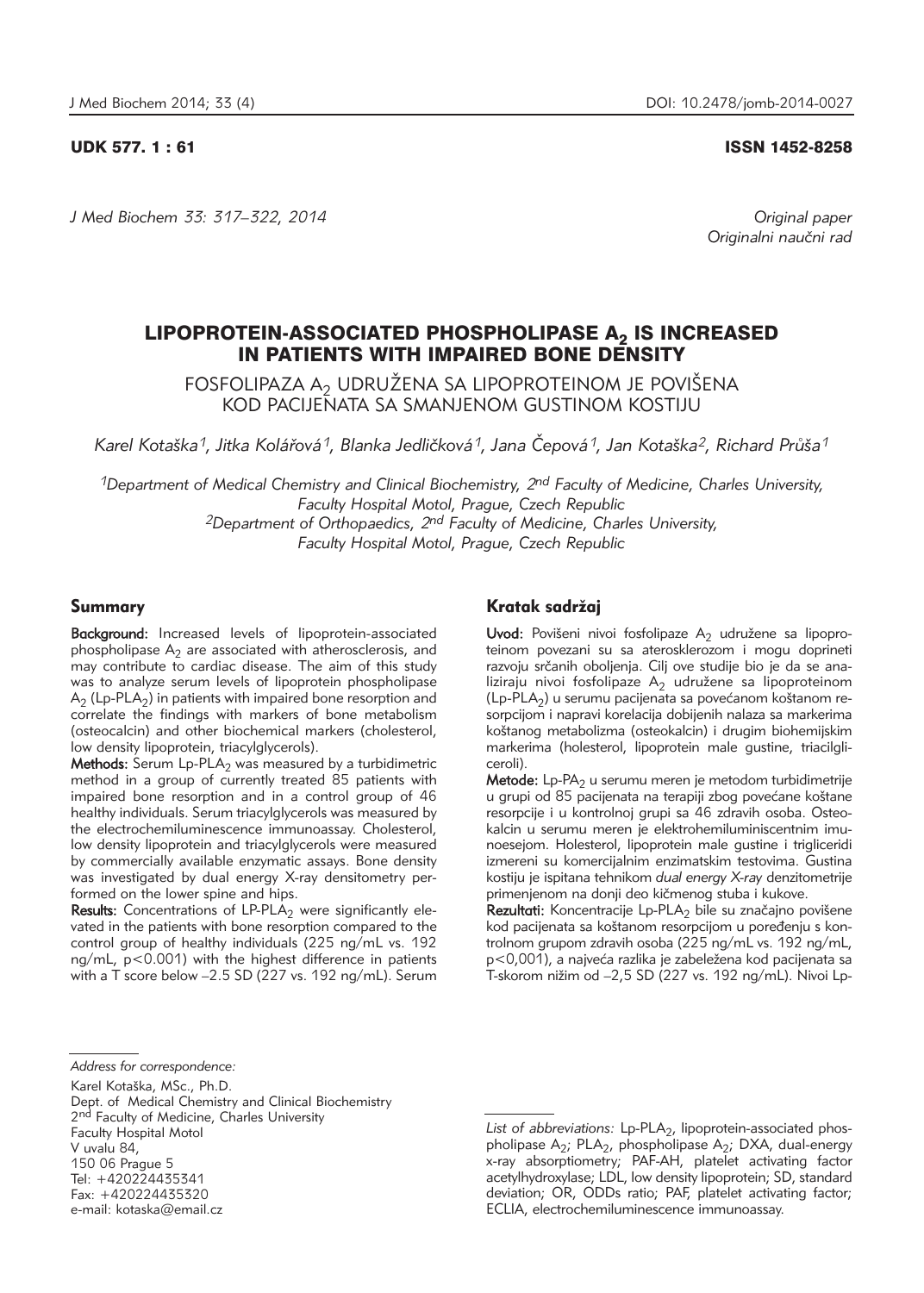levels of  $L_p-PLA_2$  also negatively correlated with decreased levels of serum osteocalcin in patients, and a significant difference in Lp-PLA<sub>2</sub> (p=0.02) levels was observed between the control group and group with low levels of osteocalcin. Elevated Lp-PLA<sub>2</sub> levels were significantly associated with the therapeutic procedures used, but not with age, gender and concentration of lipids.

**Conclusions:** Lipoprotein-associated phospholipase  $A_2$ seems to play an important role also in bone metabolism.

**Keywords:** lipoprotein-associated phospholipase  $A_2$ , osteocalcin, bone metabolism

#### Introduction

Lipoprotein-associated phospholipase  $A_2$  (Lp- $PLA<sub>2</sub>$ ) is a circulating enzyme belonging to the unrelated phospholipase  $A_2$  protein families with common enzymatic activity. The two most notable families are secreted phospholipases  $A_2$  and cytosolic phospholipases  $A_2$ . Other families include  $Ca^{2+}$  independent PLA<sub>2</sub> (iPLA<sub>2</sub>) and lipoprotein-associated PLA<sub>2</sub>, also known as platelet activating factor acetylhydrolase (PAF-AH). Recent evidence has established physiological and pathological roles of  $PLA<sub>2</sub>$  enzymes in fertility, muscle growth, renal concentration, postischemic brain injury, inflammatory and oxidative activities associated with cardiovascular disease and ischemic stroke, inflammatory bone resorption, intestinal polyposis, pulmonary fibrosis, acute respiratory distress syndrome and autoimmune encephalomyelitis (1).

Cytosolic phospholipases preferentially hydrolyze phospholipids containing arachidonic acid and play a key role in the biosynthesis of eicosanoids including prostaglandins and leucotrienes (2). Hydrolysis leads to release of free arachidonic acid which in turn is metabolized to prostaglandins. Prostaglandin (especially prostaglandin  $E_2$ ) is produced by osteoblasts and acts as a potent stimulator of bone resorption (1, 3).

The  $L_p-PLA_2$  is platelet-activating factor (PAF) acetylhydrolase (EC 3.1.1.47) catalyzing the degradation of PAF to inactive products by hydrolysis of the acetyl group at the sn-2 position, and thus producing the biologically inactive products LYSO-PAF and acetate (4). Lp-PLA<sub>2</sub> shows mainly proinflammatory and oxidative activities preferably associated with cardiovascular disease (5). The association of  $L_p$ -PLA<sub>2</sub> with bone resorption is not yet well known, and thus it seems interesting to analyze the serum levels of Lp-PLA $_2$  in patients with impaired bone density.

# Materials and Methods

#### *Patients*

Eighty-five patients with various levels of bone density (4 males, mean age 56 years, and 81 postmenopausal women, mean age 70 years) were PLA<sub>2</sub> u serumu takođe su bili u negativnoj korelaciji sa smanjenim nivoima osteokalcina u serumu pacijenata, dok je između kontrolne grupe i grupe sa niskim nivoima osteokalcina uočena značajna razlika u nivou Lp-PLA<sub>2</sub> (p=0,02). Povišeni nivoi Lp-PLA<sub>2</sub> bili su u značajnoj asocijaciji sa korišćenim terapijskim postupcima, ali ne i sa starošću, polom i koncentracijom lipida.

Zaključak: Fosfolipaza A<sub>2</sub> udružena sa lipoproteinom izgleda igra važnu ulogu i u metabolizmu kostiju.

**Ključne reči:** fosfolipaza A<sub>2</sub> udružena sa lipoproteinom, osteokalcin, metabolizam kostiju

|                             | Control group<br>$(n=46)$ | All patients<br>$(N=85)$             |  |
|-----------------------------|---------------------------|--------------------------------------|--|
| Mean age (years)            | 55                        | 67                                   |  |
| Males/Females               | 14/32                     | 4/81                                 |  |
| $S-Lp-PLA2$ (ng/mL)         | 192<br>$(159 - 227)$      | 225<br>$(193 - 253)$<br>p < 0.001    |  |
| S-Osteocalcin (µg/L)        | 30.3<br>$(17.6 - 37)$     | 18.4<br>$(14.2 - 20.6)$<br>р <0.05   |  |
| S-LDL cholesterol (mmol/L)  | 3.1(1.0)                  | 2.9(0.7)                             |  |
| S-Cholesterol (mmol/L)      | 5.2(1.0)                  | 5.1(0.7)                             |  |
| S-Triacylglycerols (mmol/L) | 1.34<br>$(1.02 - 1.88)$   | 1.13<br>$(0.86 - 1.5)$<br>$p = 0.03$ |  |

Table I Characteristics of the subjects.

Concentrations are expressed as mean with (SD), or median and interquartile ranges (25th–5th percentile).

enrolled in the study. The patients were previously clinically classified for bone mineral density. According to the recent bone density guidelines, the patients were divided into three groups. Group I consists of 43 patients with osteoporosis, group II consists of 20 patients with osteopenia and group III consists of 22 patients with normal bone density. Fifty-seven patients were currently on combined lipid lowering and antiresorption therapy (statins and bisphosphonates), while 11 patients were already on lipid lowering therapy (statins). Seventeen patients were supplemented with vitamin  $D_z$ .

We compared the patients with a group of 46 healthy individuals (14 males, mean age 55 years, and 32 females, mean age 47 years) without any signs of bone resorption and thus without any therapy. Characteristics of the individuals and patients included in the study are listed in *Table I*.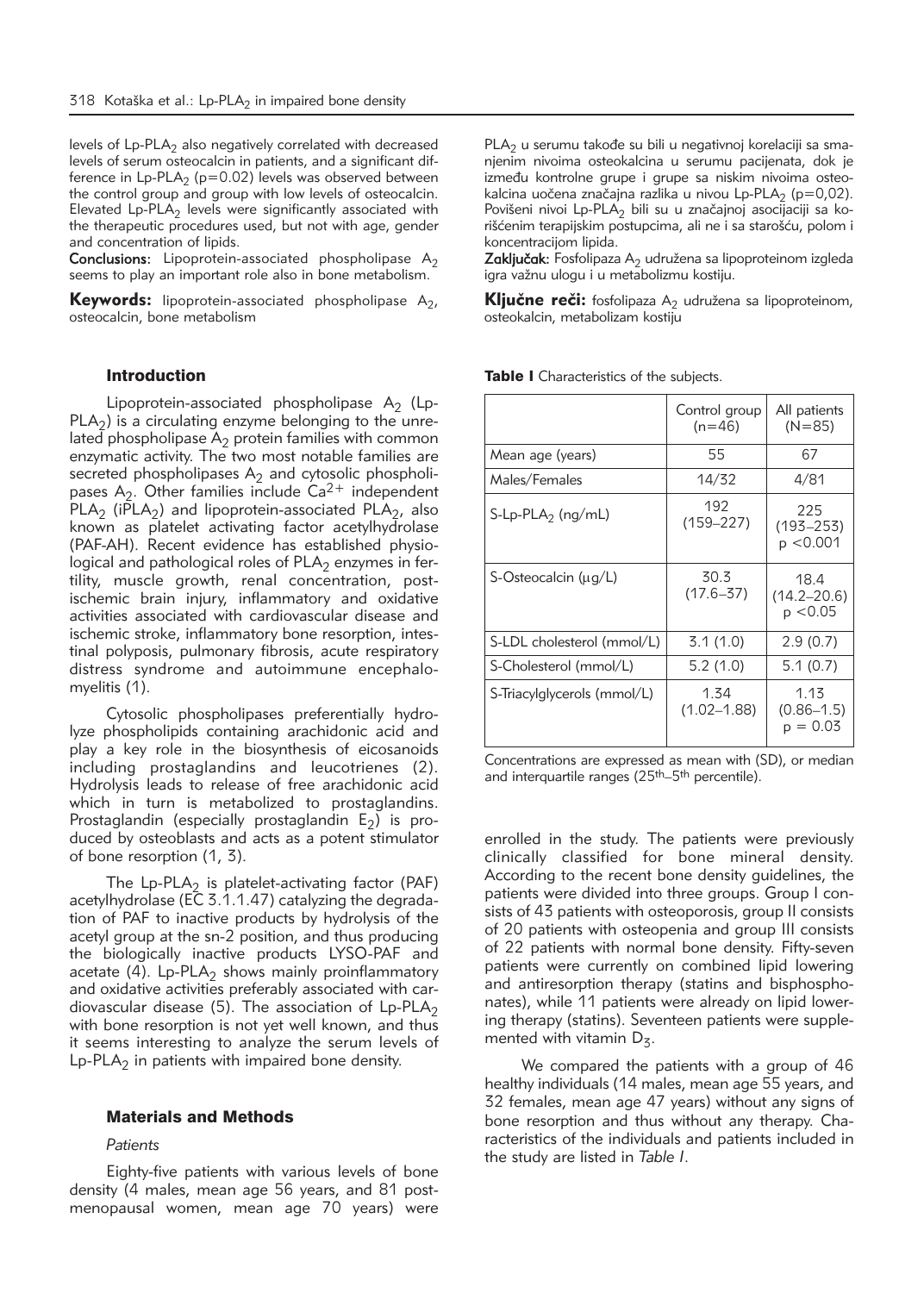#### *Sample collection*

Blood specimens were collected by venipuncture in vacuum collection tubes. After collection, specimens were centrifuged (4 °C at 1500 G for 10 minutes). Serum osteocalcin, total cholesterol, LDLcholesterol levels, and triglycerides were immediately investigated.

Prior to  $L_p$ -PLA<sub>2</sub> testing, aliquots of serum were stored at 2–8 °C overnight and assayed on the next day after the blood collection (2<sup>nd</sup> day after the collection of blood).

# *Biochemical analysis*

Serum levels of  $L_p$ -PLA<sub>2</sub> were measured under conditions specified in the manufacturer's instruction, by a commercially available turbidimetric assay for the quantitative determination of  $L_p$ -PLA<sub>2</sub> (PLAC Test, Dia Dexus, San Francisco, USA) on an automatic biochemical analyzer Advia 1800 (Siemens). The reference values for  $L_p-PLA_2$  provided by the manufacturer of the diagnostic kit were less than 200 ng/mL.

Expected values for serum levels of osteocalcin were assayed by the commercially available electrochemiluminescence immunoassay (ECLIA Roche, Mannheim, Germany) on an automatic analyzer CO-BAS e411 (Roche). Serum levels of cholesterol, LDLcholesterol and triglycerides were assayed by the commercially available direct enzymatic assays on an automatic biochemical analyzer Advia 1800 (Siemens).

#### *Bone density investigations*

Dual-energy x-ray absorptiometry (DXA) performed on the lower spine and hips was used to evaluate the bone density. Patients were divided into three groups according to their bone density as defined by the T-score. The T-score is a person's bone mass at a particular site, expressed in standard deviations (SD) away from the mean of a reference population. Tscore above –1 SD is considered normal, T-score between –1 and –2.5 SD is classified as osteopenia (low bone mass) and T-score below –2.5 SD is defined as osteoporosis.

# *Statistical analysis*

Shapiro-Wilk normality test was used to determine the distribution of the data. One-way analysis of variance with Newmann-Keuls multiple test or unpaired T-test was used if the distribution of data was normal, and in case of non-parametric data distribution, Kruskal-Wallis test or Mann-Whitney U-test were used to evaluate the  $L_p$ -PLA<sub>2</sub> levels in selected groups. Fisher's exact test and odds ratio were used to investigate the association between  $L_p$ -PLA<sub>2</sub> and lipid parameters (total cholesterol, LDL-cholesterol) or age, sex and therapy.

A value of p<0.05 was considered statistically significant. Statistical software GraphPad Prism, version 6.0 (San Diego, California) was used to perform the statistical analysis.

#### **Results**

Serum levels of  $L_p$ -PLA<sub>2</sub> were measured in the control group of healthy individuals and in the whole group of patients. The median  $L_p$ -PLA<sub>2</sub> value in patients was significantly elevated in comparison with healthy individuals (225 ng/mL vs. 192 ng/mL, p<0.001 – Mann-Whitney U-test).

Patients were divided into three groups (osteoporosis, osteopenia and normal bone density) according to the T-score estimated from densitometry. Tscore is expressed as the standard deviation of bone density from a reference population, as described previously.

Medians of  $L_p-PLA_2$  concentrations in patients with osteoporosis, osteopenia and normal bone density according to DXA were significantly elevated, contrary to the control group, with the highest difference in patients with osteoporosis and osteopenia (227 ng/mL and 222 ng/mL vs. 192 ng/mL,  $p=0.004$  and  $p=0.005$  – Mann-Whitney U-test). Concentration of  $L_p$ -PLA<sub>2</sub> in patients with normal

|  | <b>Table II</b> Concentration of serum $L_p-PLA_2$ (ng/mL) in |  |  |  |  |
|--|---------------------------------------------------------------|--|--|--|--|
|  | healthy individuals and in patients with impaired bone        |  |  |  |  |
|  | density in various stages.                                    |  |  |  |  |

| Group               | n  | $Lp$ -PLA <sub>2</sub><br>(nq/mL) | p value    |
|---------------------|----|-----------------------------------|------------|
| Healthy individuals | 46 | 192<br>$(159 - 227)$              |            |
| All patients        | 85 | 225<br>$(193 - 253)$              | $< 0.001*$ |
| $T > -1$            | 20 | 221<br>$(192 - 251)$              | $0.024*$   |
| $T = -1$ to $-2.5$  | 22 | 222<br>$(198 - 250)$              | $0.005*$   |
| $T < -2.5$          | 43 | 227<br>$(187 - 263)$              | $0.004*$   |

Results expressed as median and interquartile range (25<sup>th</sup> and 75<sup>th</sup> percentile)

\*Value of p<0.05 is considered as statistically significant. Differences between concentrations in patients with osteoporosis, osteopenia and normal bone density according to DXA were considered not significant (p=0.76 Newmann-Keuls multiple comparison test).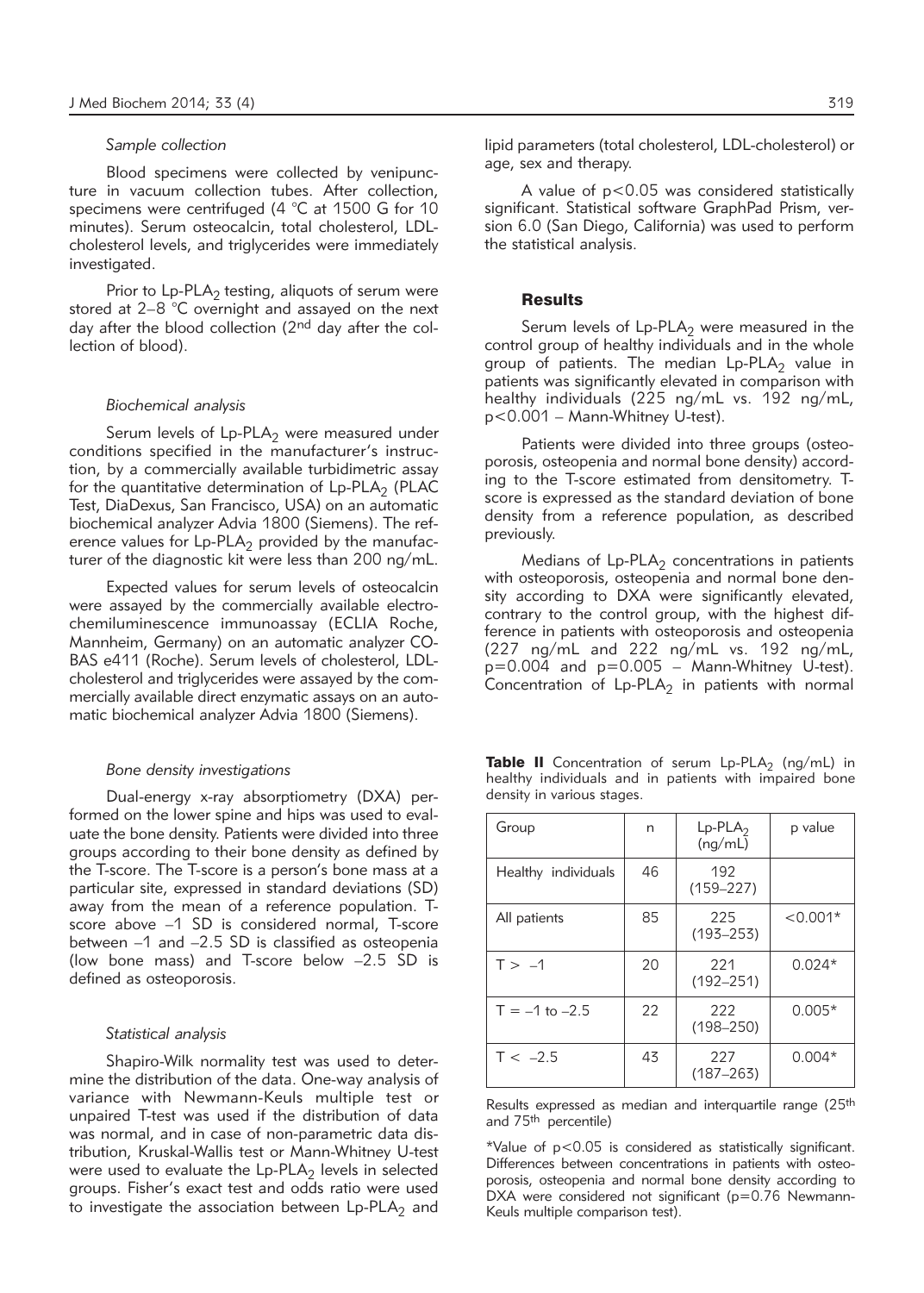| Group                  | n  | $Lp$ -PLA <sub>2</sub> (ng/mL) | p value  |
|------------------------|----|--------------------------------|----------|
| Healthy<br>individuals | 46 | 192<br>$(159 - 227)$           |          |
| Patients               | 24 | 224<br>$(194 - 264)$           | $0.005*$ |
| $T < -2.5$             | 13 | 260<br>$(214 - 295)$           | $0.002*$ |
| $T = -1$ to $-2.5$     | 6  | 198<br>$(189 - 218)$           | 0.49     |
| $T > -1$               | 5  | 213<br>$(194 - 236)$           | 0.24     |

Table III Concentration of serum Lp-PLA2 (ng/mL) in healthy individuals and in the subgroup of patients with decreased serum osteocalcin levels below the lower limit of the reference interval.

Results expressed as median and interquartile range (25<sup>th</sup> and 75th percentile)

\*Value of p<0.05 is considered as statistically significant. Differences between concentrations in patients with osteoporosis, osteopenia and normal bone resorption according to DXA are considered not significant (p=0.11, Newmann-Keuls multiple comparison test).

bone density was also increased (221 ng/mL + 33 ng/mL) and reached significant difference from the control group (p=0.024 – Mann-Whitney U-test).

The results are summarized in *Table II*.

Serum osteocalcin, as a marker of osteosynthesis and bone remodeling, was also measured in all the patients. The reference intervals for serum osteocalcin were as follows: males from 50 to 70 years: 14–46  $\mu$ g/L, females younger than 55: 11–43  $\mu$ g/L, females older than 56:  $15-46 \mu q/L$ .

Serum levels of  $L_p-PLA_2$  in patients with the serum osteocalcin concentration decreased below the reference interval were compared with a control group of healthy individuals. Twenty-four patients from the entire group (n=85) had a serum level of osteocalcin below the lower limit of the reference interval.

The median  $L_p-PLA_2$  value in all the patients with a decreased serum osteocalcin concentration (below the lower limit of the reference interval) was significantly elevated in comparison with the healthy individuals (224 ng/mL vs. 192 ng/mL, p=0.005 – Mann-Whitney U-test).

In the subgroup of patients with osteoporosis and decreased serum levels of osteocalcin, the median of  $L_p-PLA_2$  was significantly elevated, contrary to the control group (260 pg/mL vs. 192 pg/mL p=0.002 – Mann-Whitney U-test). Medians in other subgroups (osteopenia and normal density) with decreased serum levels of osteocalcin did not reach statistical significance ( $p=0.49$  and  $p=0.24$ ). The results are summarized in *Table III*.

Concentration of  $L_p$ -PLA<sub>2</sub> inversely correlated with decreased levels of serum osteocalcin (mean Lp- $PLA<sub>2</sub>$  concentration in patients with decreased osteocalcin = 237.2 ng/mL vs. mean Lp-PLA<sub>2</sub> concentration in patients with normal osteocalcin  $= 220.8$ ng/mL, Pearson correlation coefficient r=–0.28).

We investigated the association of  $L_p$ -PLA<sub>2</sub> elevation with the therapeutic procedures used (antiresorption therapy and antiresorption therapy combined with lipid lowering therapy) and both associations were found significant ( $p=0.014$ , odds ratio - $OR = 3.36$  and  $p = 0.007$ ,  $OR = 2.97$  respectively).

# **Discussion**

Our results support the evidence for a significant role of phospholipase  $A_2$  in the metabolic processes of bone metabolism. It is well known that phospholipase  $A<sub>2</sub>$  is involved in the metabolism of prostaglandins (particularly prostaglandin  $E_2$ ) acting as a stimulator of bone resorption. The lipoprotein phospholipase  $A_2$ belongs to a subgroup of the Ca<sup>2+</sup> independent  $PLA_2$ family with a unique substrate preference for lysophospholipids, and thus is mainly involved in atherosclerotic processes.  $L_p-PLA_2$  is responsible for generating two proinflammatory mediators following the oxidation of LDL: lysophosphatidylcholine and oxidized fatty acid, and thus is significantly associated with cardiovascular diseases and ischemic stroke (5). The cut off value defined in clinical guidelines for the management of cardiovascular disease is set at 200 ng/mL (6). Our results show that medians of serum  $L_p-PLA_2$ in patients with impaired bone remodeling (according to DXA) ranged from 221 to 227 ng/mL, and were therefore elevated above the approved cut off value for cardiovascular disease. This finding could lead to the question of whether these patients with impaired bone metabolism are also at elevated risk of cardiovascular events. Nevertheless, patients were currently clinically investigated and treated by standard therapy (vitamin  $D_{z}$ , bisphosphonates, statins). Bisphosphonates are known as powerful inhibitors of bone resorption (7). It is well known that decreased levels of serum osteocalcin correlate with long-term bisphosphonates treatment. This decrease was cofirmed in the group of patients with impaired bone resorption, as shown in *Table I*.

We found a negative correlation of  $L_p$ -PLA<sub>2</sub> levels with decreased levels of serum osteocalcin (Pearson correlation coefficient r=–0.28). This suggests that  $L_p-PLA_2$  might be an additional, promising biochemical marker of bone metabolism, however, this needs to be verified on a larger number of samples.

Recent data show that bisphosphonates may also provide protective effects against cardiovascular events including acute myocardial infarction (8).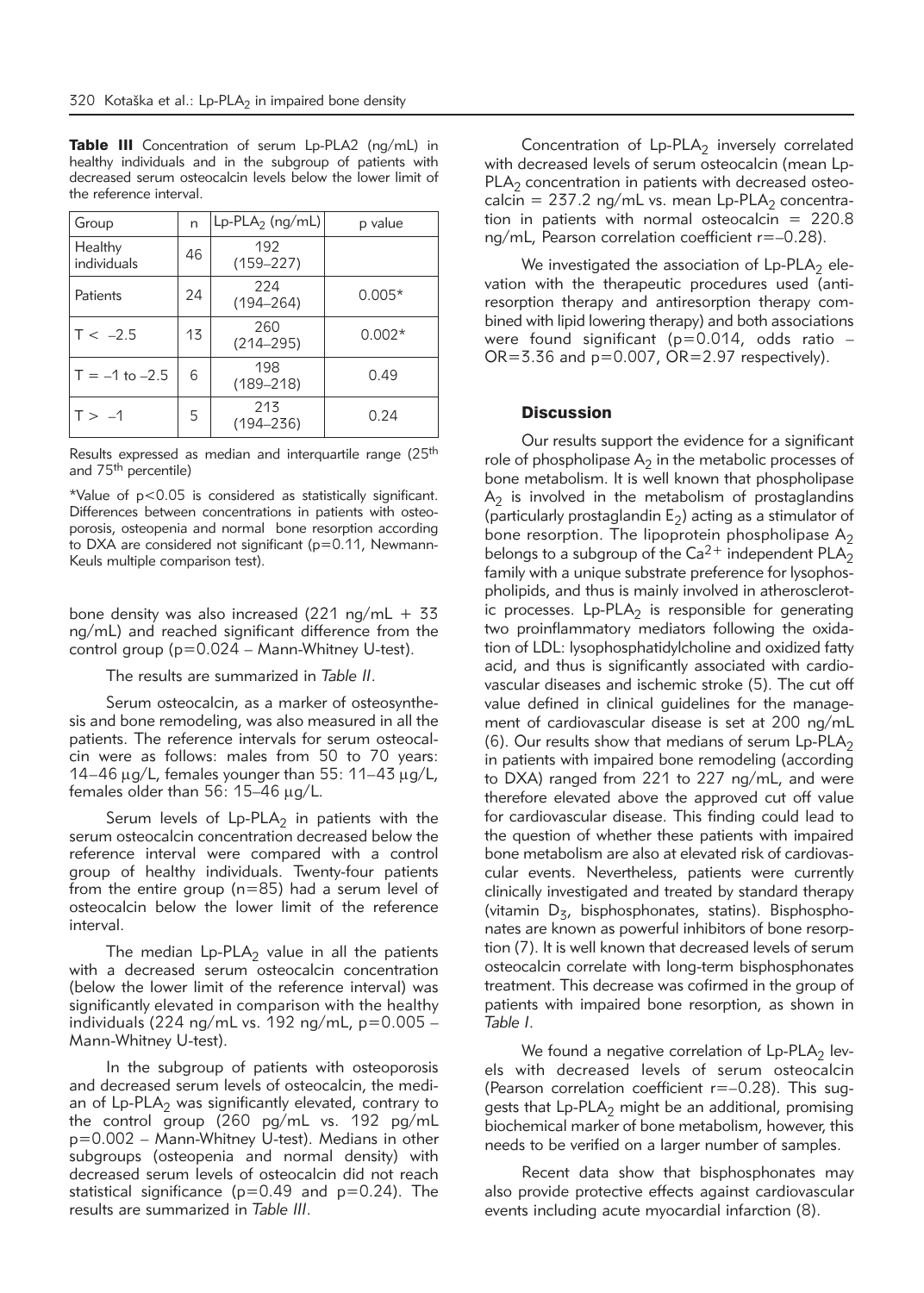$Lp$ -PLA<sub>2</sub> activity correlates with lipid parameters. A strong positive correlation has been demonstrated consistently with LDL and total cholesterol in many epidemiological studies (9–15). We confirmed this correlation in our study (Pearson correlation coefficient  $r=0.93$ ). We analyzed the association of lipid parameters with  $L_p-PLA_2$  levels and we found this association not significant (p=0.64, Fischer's exact test, odds ratio –  $OR=0.76$ ). This suggests that the increased concentration of  $L_P$ -PLA<sub>2</sub> in our group of patients with impaired bone density was independent of the levels of LDL-cholesterol and total cholesterol. Although the control group is younger than the patient group (55 vs. 67 years), there was no significant association of  $L_p-PLA_2$  levels with age (OR=1.48,  $p=0.49$ ). Lp-PLA<sub>2</sub> levels are also independent of gender (OR=1,  $p=0.67$ ). Serum levels of Lp-PLA<sub>2</sub> were significantly associated with the therapeutic procedures used. We found a significant association of  $Lp-PLA<sub>2</sub>$  levels with combined antiresorption and with lipid lowering therapy using bisphosphonates and statins ( $OR=2.97$ ,  $p=0.007$ ). Relationship of Lp-PLA<sub>2</sub> concentrations with antiresorption therapy using bisphosphonates was also significant ( $OR = 3.36$ , p=0.014). On the contrary, the association with statin therapy and vitamin  $D<sub>z</sub>$  supplementation was not significant ( $p=0.09$  and  $p=0.15$ ).

The use of  $L_p-PLA_2$  as a marker of bone resorption in routine laboratory practice implies some analytical specifications including specimen handling,

## **References**

- 1. Hirabayashi T, Murayama T, Shimizu T. Regulatory mechanism and physiological role of cytosolic phospholipase  $A_2$ . Biol Pharm Bull 2004; 27: 1168–73.
- 2. Murakami M, Kudo I. Phospholipase  $A_2$ . J Biochem 2002; 131: 285–92.
- 3. Miyaura C, Inada M, Matsumoto C, Ohshiba T, Uozumi N, Shimizu T, et al. An essential role of cytosolic phospholipase A2alpha in prostaglandin E2-mediated bone resorption associated with inflammation. J Exp Med 2003; 197: 1303–10.
- 4. Tjoelker LW, Wilder C, Eberhardt C, Stafforini DM, Dietsch G, Schimpf B, et al. Anti-inflammatory properties of a platelet-activating factor acetylhydrolase. Nature 1995; 374: 549–53.
- 5. Davidson MH, Corson MA, Alberts MJ, Anderson JL, Gorelick PB, Jones PH, et al. Consensus panel recommendation for incorporating lipoprotein-associated phospholipase A2 testing into cardiovascular disease risk assessment guidelines. Am J Cardiol 2008; 101: Suppl. 12A: 51F-7F.
- 6. Caslake MJ, Packard CJ. Lipoprotein-associated phospholipase  $A_2$  (platelet-activating factor acetylhydrolase) and cardiovascular disease. Curr Opin Lipidol 2003; 14: 347–52.

sample storage and the time of analysis. Although Lp- $PLA<sub>2</sub>$  is transported coupling with either LDL, or HDL and lipoprotein (a), it is necessary to perform the assay after sample stabilization during 16 hours at 2–8 °C, and the assay could be performed between 16–72 hours after the blood collection when  $L_p$ -PLA<sub>2</sub> is eliminated from coupling with lipoproteins. Alternatively, the assay could be performed on the second day after freezing overnight at less than –20 °C.

## **Conclusion**

Lipoprotein-associated phospholipase  $A_2$  seems to play an important role in bone metabolism. However, more analyses need to be performed to confirm its significance.

*Acknowledgements.* Supported by the Project (Ministry of Health, Czech Republic) for Conceptual Development of Research Organization 00064203 (University Hospital Motol, Prague, Czech Republic).

We would like to express special thanks to Mrs. Alena Halova and Mrs. Katerina Gajdova for excellent technical assistance.

## Conflict of interest statement

The authors stated that they have no conflicts of interest regarding the publication of this article.

- 7. Fleisch H. Bisphosphonates: mechanisms of action. Endocr Rev 1998; 19: 80–100.
- 8. Kang JH, Keller JJ, Lin HC. Bisphosphonates reduced the risk of acute myocardial infarction: a 2-year followup study. Osteoporos Int 2012; 24: 271–7.
- 9. Hatoum IJ, Nelson JJ, Cook NR, Hu FB, Rimm EB. Dietary, lifestyle, and clinical predictors of lipoproteinassociated phospholipase  $A_2$  activity in individuals without coronary artery disease. Am J Clin Nutr 2010; 91: 786–93.
- 10. Coskun A, Serteser M, Unsal I. Inhibition of cholesterol biosynthesis in hypercholesterolemia – is it the right choice? J Med Biochem 2013; 32: 16–19.
- 11. Pavlović D, Josipović J, Pavlović N. Vitamin D in cardiovascular and renal disease prevention. J Med Biochem 2013; 32: 11–15.
- 12. Holick FM. The D-lightful vitamin D for health. J Med Biochem 2013; 32: 1–10.
- 13. Persson M, Nilsson JA, Nelson JJ, Hedblad B, Berglund G. The epidemiology of Lp-PLA(2): distribution and correlation with cardiovascular risk factors in a population-based cohort. Atherosclerosis 2007; 190: 388–96.